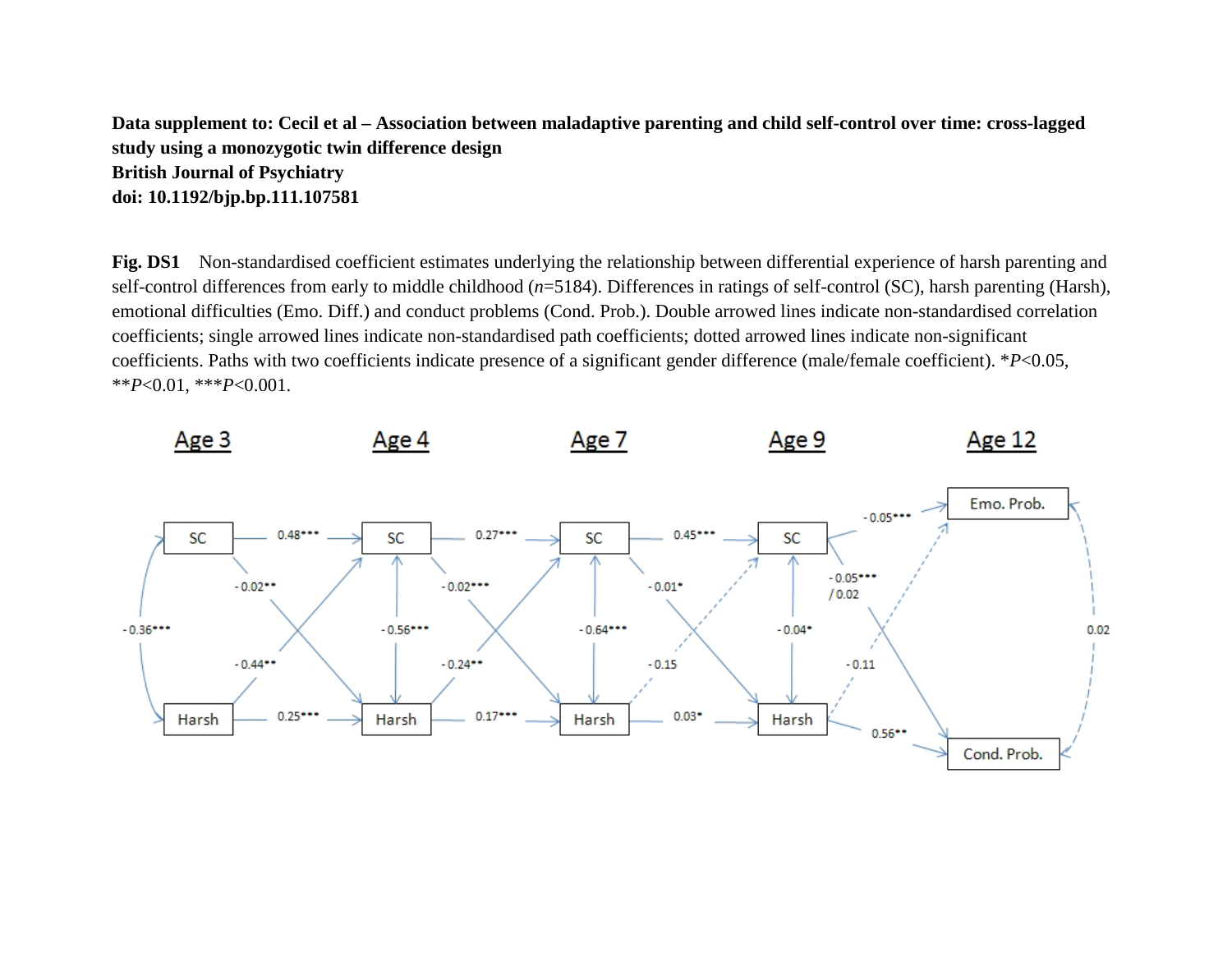**Fig. DS2** Non-standardised coefficient estimates underlying the relationship between differential experience of negative parental feelings and self-control differences from early to middle childhood (*n*=5180). Differences in ratings of self-control (SC), negative parental feelings (Neg.), emotional difficulties (Emo. Diff.) and conduct problems (Cond. Prob.). Double arrowed lines indicate nonstandardised correlation coefficients; single arrowed lines indicate non-standardised path coefficients; dotted arrowed lines indicate non-significant coefficients. Paths with two coefficients indicate presence of a significant gender difference (male/female coefficient). \**P*<0.05, \*\**P*<0.01, \*\*\**P*<0.001.

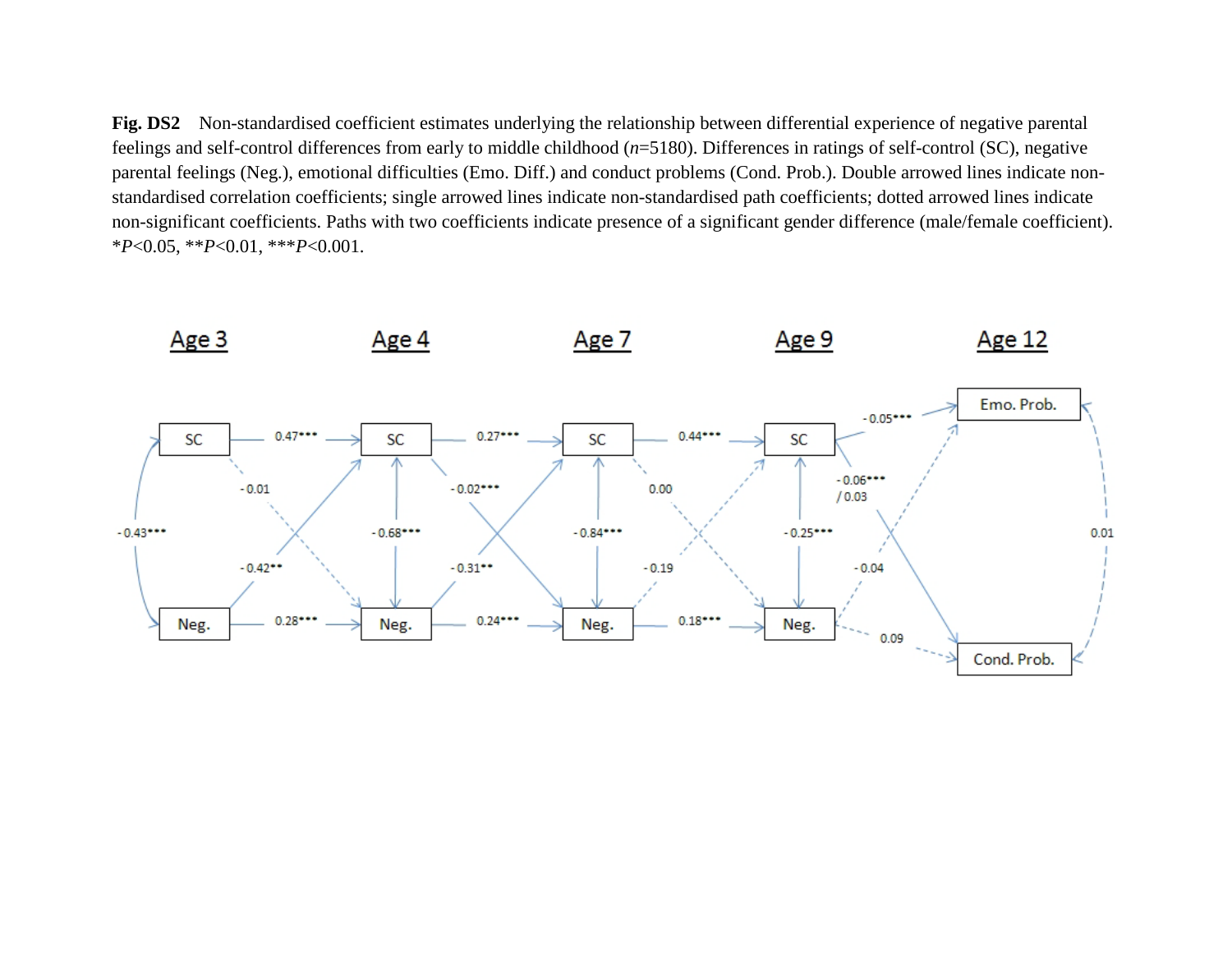Individual items of the self-control composite scale at each separate time point

# **AGE 3 (nine items)**

- o Restless\*
- o Temper tantrums\*
- o Squirmy\*
- o Has difficulty completing activities\*
- o Poor concentration\*
- o Inattentive\*
- o Cannot wait for things\*
- o Cries easily\*
- o Gives up easily\*

 $\alpha = .767$ 

#### **\*\*\*\*\*\*\*\*\*\*\*\*\*\*\*\*\*\*\*\*\***

### **AGE 4 (eleven items)**

- o Restless\*
- o Fidgets\*
- o Temper tantrums
- o Has difficulty completing activities\*
- o Easily distracted\*
- o Inattentive\*
- o Cannot wait for things\*
- o Cries easily\*
- o Gives up easily\*
- o Thinks before acting
- o Sees tasks through to the end

 $\alpha = .825$ 

# **AGE 7 (eight items)**

- o Restless, overactive\*
- o Temper tantrums\*
- o Constantly fidgeting/squirming\*
- o Has difficulty completing activities \*
- o Thinks things out before acting
- o Easily distracted\*
- o Sees tasks through to the end
- o Difficulty waiting for things

 $\alpha = .804$ 

#### **\*\*\*\*\*\*\*\*\*\*\*\*\*\*\*\*\*\*\*\*\***

### **AGE 9 (nine items)**

- o Restless\*
- o Fidgets or squirms\*
- o Temper tantrums\*
- o Easily distracted\*
- o Fun is more important\*
- o Thinks before acting
- o Sees tasks through to end
- o Makes the most of tedious tasks
- o Likes to use brain
- o Puts effort to improve

 $\alpha = .786$ 

\*= Reversed items;  $\alpha$  = Cronbach's alpha

# **Parent-rated scales used for the self-control composite measure:**

The self-control scales were formed using items extracted from two standard instruments. Across the different time points, four items were derived from the Revised Rutter Parent Scale for Preschool Children (1), and eight items were derived from the Strengths and Difficulties Questionnaire (2). In addition, we incorporated supplementary individual items included in TEDS data collection that relate to cognitive effort (four items) and hyperactivity (two items).